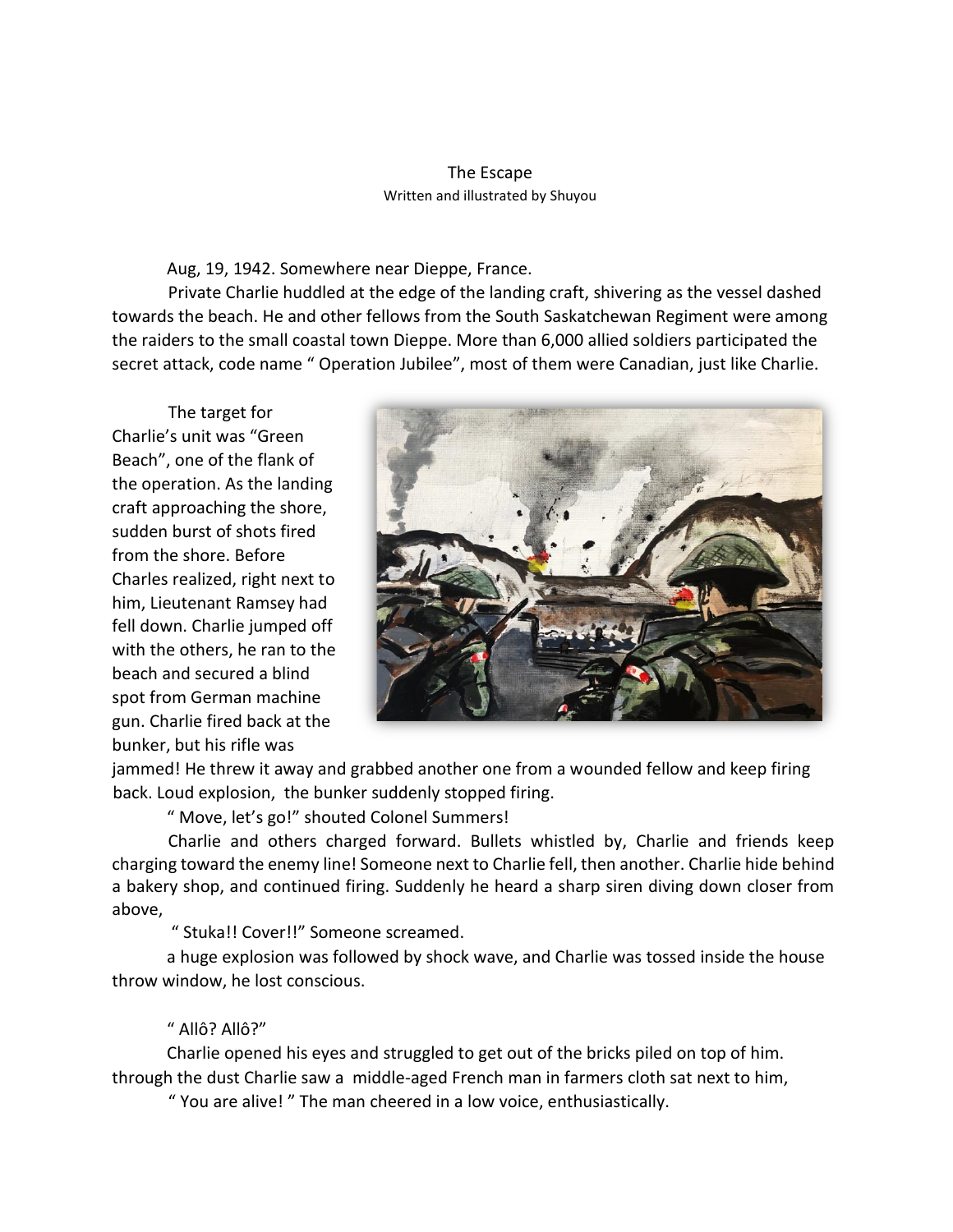" Water, please, water!" Charlie whispered, his throat felt like on fire, he sat up groggily.

" Here …" The French man passed Charlie a water bottle, his English had thick accented, " You, Canadian?" He pointed at the Canadian flag on Charlie's uniform.

" Where are the others?" Charles looked around, other than a few locals who were salvaging personal belongings from broken houses, there was no one in Canadian uniforms.

" Your friends? They left.. " The man pointed to the shoreline in distance.

Charlie's heart sunk! He knew what it meant- the raid failed.

" Help me, please! " Charlie looked at the man, apparently he is one of the locals came to salvage leftover from their damaged homes.

" Let's get you out of here, before they came back. " The man suggested, Charlie knew he was referring to the Germans, " Pierre." The man offered his hand to Charlie.

" I'm Charlie." Charlie shook the man's hand.

Pierre helped Charlie up, he put his own coat on Charlie and moved him onto the truck.

" Where are we going?" Charlie asked, still laying down as any quick movements brought tremendous pain to his leg.

"Pourville, rental place." Pierre started the truck.

Pierre and Charlie sat by the kitchen table at night.

" First things first," Pierre said, " We need to set a few rules: first, you never go outside, never. Clear?"

" Sure." Charlie answered.

" Second, don't try to leave, Germans will find you, it will get all of us in trouble, ok? " Charlie nodded.

A week went by, Charlie recovered well. In a beautiful morning, Charlie sneaked outside to the garden, he really missed the sunshine. Suddenly, a ball hit Charlie right on the head, " Ouch!" Charlie yelled.

" Uncle Pierre, is that you? Did I hit you?" It was a boy's voice.

Charlie froze for a second, then he quickly ran inside.

" A boy.. outside." Charlie squeezed a few French words from his limited vocabulary.

Pierre immediately walked out to of the house just as the neighbour's boy had already climbed over the fence.

" Uncle Pierre, sorry, I thought you were in the garden just now, I hope the ball didn't hit you…." The boy looked rather confused.

" I went in to get my pipe." Pierre waved his pipe to the boy, " here, take the ball." From then on, Charles decided to stay in the house.

A few days later early in the morning, Charlie heard rapid knocking on the door.

" Quick! To the attic!" Pierre whispered.

He opened the door, two men in black SS uniforms awaited in front of the house.

" What take you so long to answer the door? " One man asked suspiciously.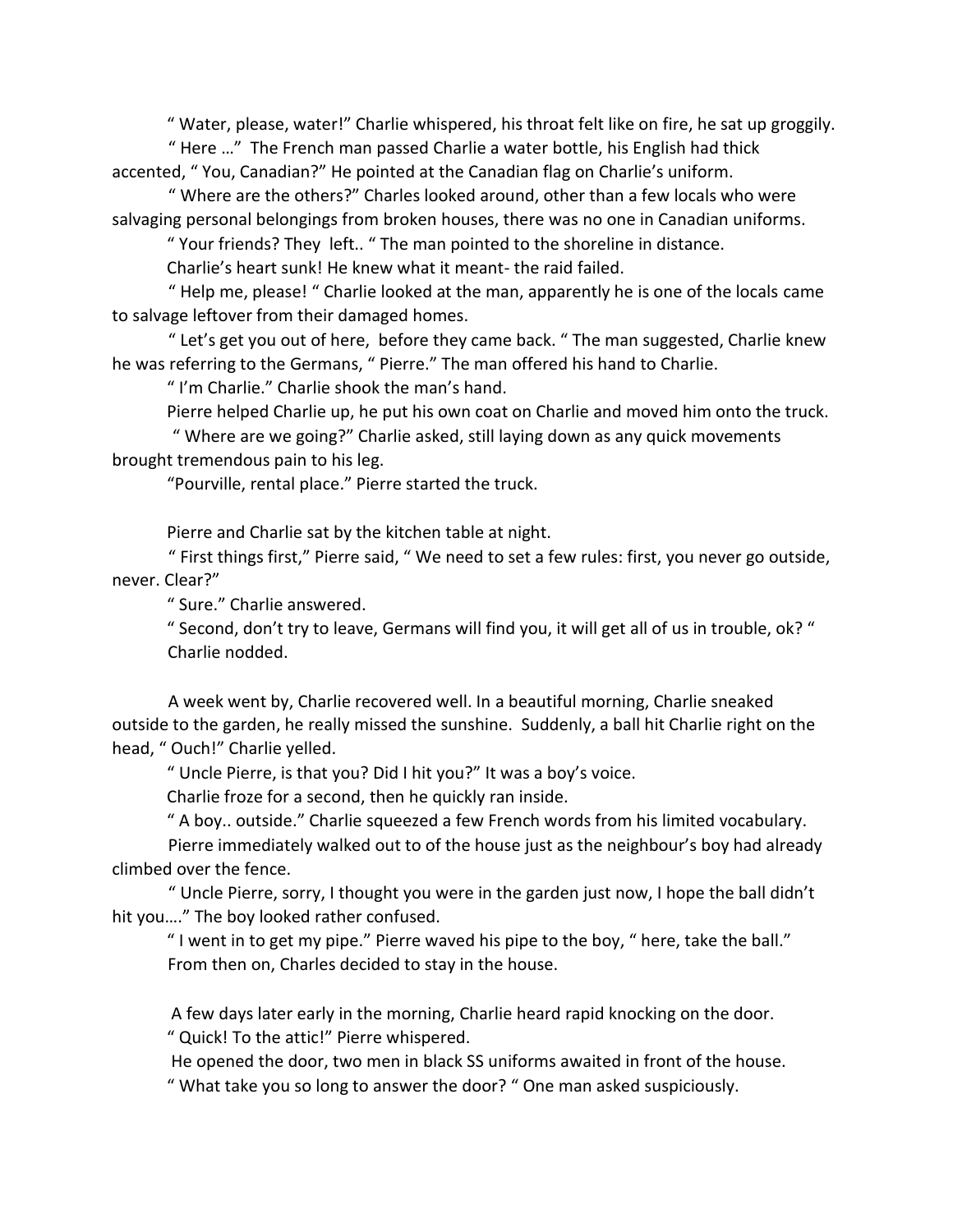" Sorry Sir, I was fixing things in the backyard." Pierre replied.

" We have report saying there are stranger in the village, have you seen anyone? " The SS man asked.

" No." Pierre shook his head.

" Would you mind if we take a look?" Officers walked inside before Pierre answered.

Through the gap on attic floor, Charlie saw Pierre took a nervous glance at him. One of the SS men looked up to Charlie's direction, Charles held his breath with fear.

" What's in the attic?"

" Just some furniture sir."

" Show us."

The German climbed up the ladder to the attic. They stood right next to Charlie's hiding place.

" Did you know anything about the English ship?" One of them asked Pierre.

" No, what ship sir?"

" Enemy ships has been spotted in nearby water recently, they could be attempting to smuggle weapons … Do you know anything?" The German asked, keep looking around.

English ship! That means there are allies nearby, Charlie was thrilled with the news!



They walked down slowly looking around suspiciously. As they jotted down the coordinates, suddenly they stopped, a man picked up a jacket from the chair, it was Charlie's uniform!

" Explain this." German requested.

" Oh, I got it from the beach, there were many stuff left there.." Pierre replied. " Burn it. Remember, lying to the reich will result in

severe punishment. " SS men throw the uniform on the floor.

" Understood Sir." Pierre said calmly.

After the Germans left, Charlie thanked Pierre for his kind help. For the rest of the day Charlie stayed in his room, looking at the photos of his wife and children. He decided to take the chance to escape. At dinner, he explained the plan to Pierre.

Before midnight, they took off with Pierre's boat. Soon after they left the shore, they were stopped by searchlights. A German patrol boat ordered them to stop for check.